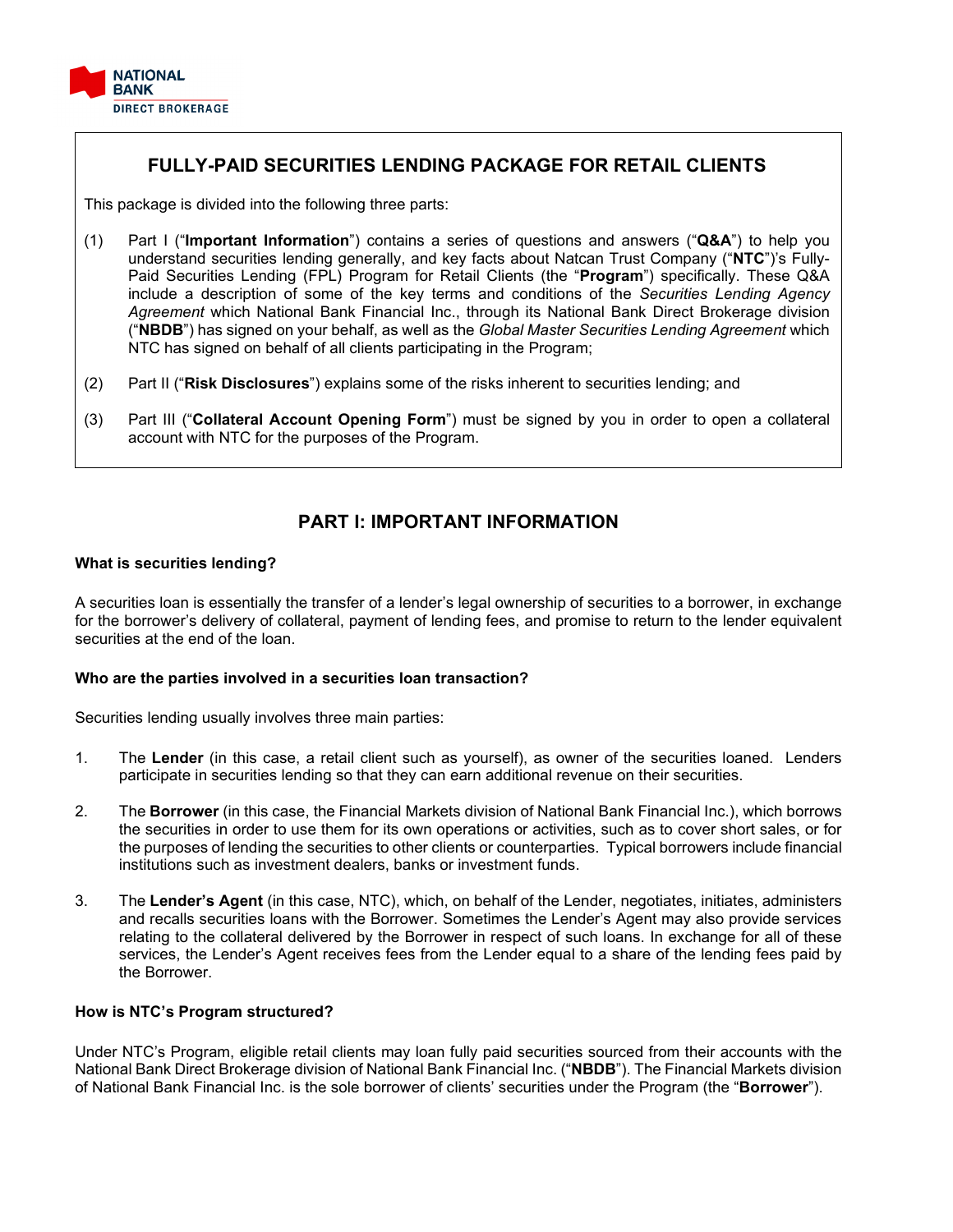

# **What are "fully-paid securities"?**

"Fully-paid securities" are fully-paid-up securities and excess margin securities which NBDB is required to maintain segregated for your benefit since these securities have been completely paid for by you, and have not been pledged by you as collateral in connection with the purchase of other securities on margin. For the purposes of the Program, your securities are only considered to be "fully-paid" if you also do not have a debit balance in your account.

# **What agreements will I be bound by if I participate in the Program?**

Securities loans under the Program are governed by an industry standard *Global Master Securities Lending Agreement* ("**GMSLA**") between the Borrower and NTC as your agent, as well as a *Securities Lending Agency Agreement* ("**SLAA**") signed by NTC and NBDB on both your behalf and its own behalf. You may ask your NBDB Representative for a paper copy of either or both agreements when you sign up for the Program, or you may view electronic versions at any time at: [https://nbdb.ca/accounts/types/retail-securities-lending.html.](https://nbdb.ca/accounts/types/retail-securities-lending.html) The key provisions of both agreements are described further in this package under *"What are some of the key terms and conditions of the SLAA and GMSLA"?*

#### **What will I receive from the Borrower in exchange for my loaned securities?**

In exchange for your loaned securities, the Borrower will pay lending fees (the "**Lending Fees**"). You will be entitled to retain half of the Lending Fees and NTC will keep an amount equal to half of the Lending Fees as compensation for its services under the Program. The Lending Fees will therefore be divided equally between you (50%) and NTC (50%). Out of the 50%, NTC shall pay to NBDB 10%, resulting in a split of such agent fees between NBDB (10%) and NTC (40%), with Clients retaining the remaining 50% of all lending fees paid by the Borrower.

For each loan, the Borrower will also provide you with high quality collateral as protection against the Borrower's potential default. This collateral will be held by NTC as securities intermediary and collateral agent for your benefit.

# **How do I know if I'm eligible for the Program?**

The Program is only available to residents of Canada. NBDB will determine if you are eligible for the Program. You may ask NBDB for more information regarding your eligibility for the Program.

#### **If I'm eligible, how do I participate in the Program? What new accounts will I need to open?**

In order to participate in the Program, you must identify which of your existing cash or margin accounts you wish to designate as your "source" securities accounts for the purposes of the Program (your "**Securities Accounts**").

You must also open both (a) a collateral account with NTC, by signing the *Collateral Account Opening Form* contained at Part III of this package (your "**Collateral Account**"), and (b) an FPL account (your "**FPL Account**") by submitting a signed *FPL Account Request Form,* which contains the key appointments, authorizations, confirmations, acknowledgements and/or consents you will need to provide in order to participate in the Program.

The purpose of each of these accounts is described in greater detail below.

#### **What kinds of accounts can I use as my "source" Securities Accounts for the Program?**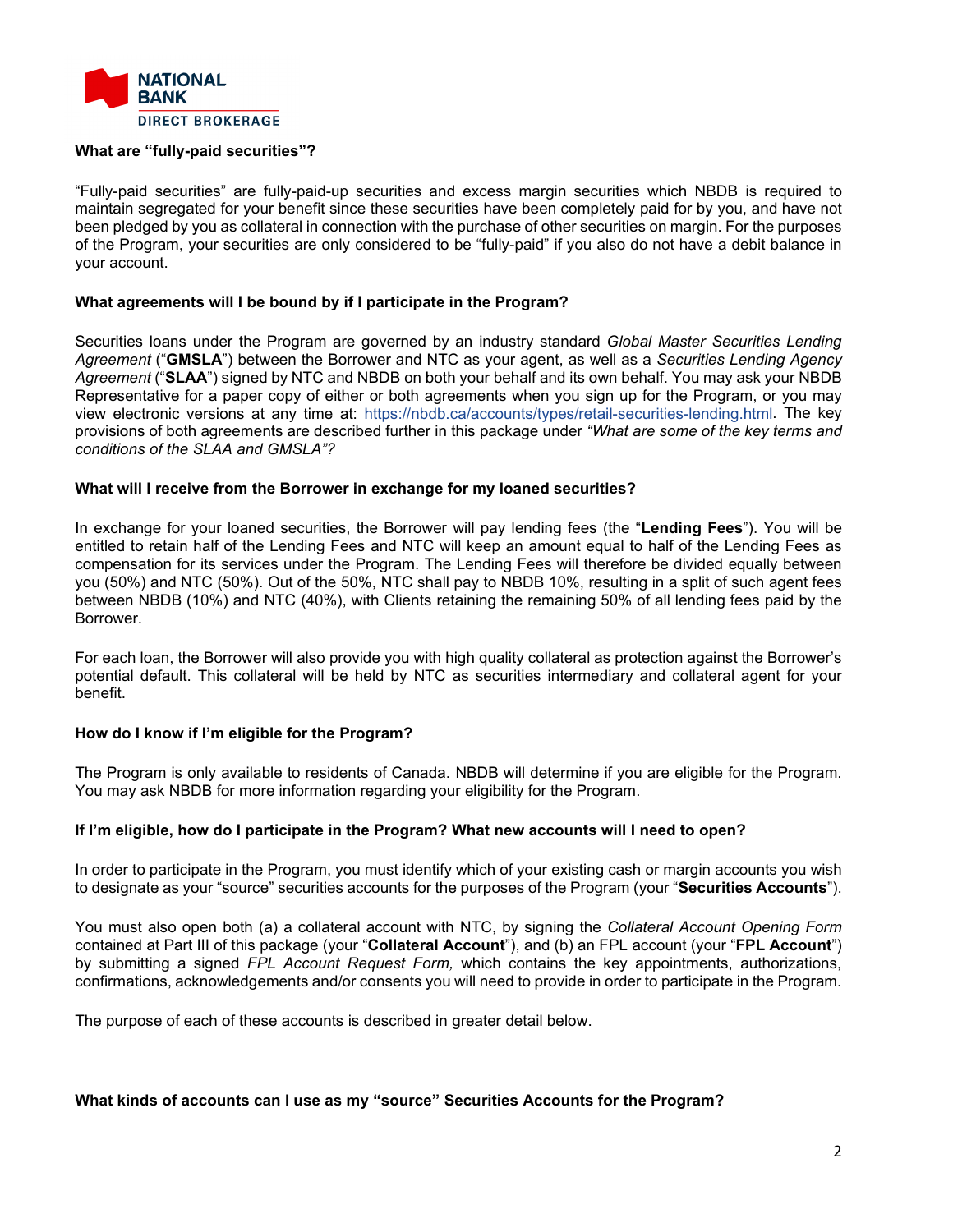

You may designate any non-registered (CDN or USD) cash or margin account as your "source" Securities Account for the Program, as long as you have not granted any third-party interests in securities held in those accounts (for example, via control agreements, hypothecs, liens or any other types of security interests or charges). Registered accounts (RRSP, RRIF, TFSA, RDSP, DPSP, RESP, etc.) are not eligible for the Program.

# **What is an "FPL Account"?**

An FPL Account is not a securities account, but rather a new account type created to provide you with information about your securities loan transactions. The FPL Account essentially allows you to easily track which of your securities are currently on loan (and have therefore been removed from your source Securities Account).

Loaned securities shown in your FPL Account are not held by NBDB for your Securities Account while on loan, and you are not considered to be a customer of NBDB with respect to such loaned securities. To understand the implications of this, please refer to Part II (Risk Disclosures) under *"No CIPF Coverage".*

However, your securities loan transactions under the Program will be protected by the collateral held for your benefit by NTC and recorded in your Collateral Account.

# **What is a "Collateral Account"?**

Your Collateral Account will be used to record your entitlements to collateral delivered by the Borrower in exchange for the loan of your securities. The collateral will be held, controlled and managed by NTC on your behalf and for your benefit in accordance with the GMSLA and SLAA.

# **What if I don't want certain securities in my Securities Account to be loaned out?**

You can completely exclude such securities from the Program when you first sign up for the Program by filling out Schedule A of the *FPL Account Request Form*, or at any other time by sending NTC written instructions through NBDB. This prevents the excluded securities from ever being loaned out. If you forget to formally exclude certain securities and they are actually loaned out, you may recall or sell them at any time so that the loan is terminated. Please see the "Loan Recalls and Sales" section below for more detail. However, please note that NBDB or NTC may restrict your participation in or eligibility for the Program should you frequently recall loaned securities, so you should formally exclude from the Program any securities which you know you will never want loaned out.

# **Are my DRIP securities eligible for loan under the Program?**

You may make available for loan under the Program securities which participate in an issuer's dividend reinvestment plan ("**DRIP**"). However, securities on loan are not eligible for DRIP benefits, and therefore should be excluded from the Program if you wish to receive these benefits without needing to recall the loaned securities ten (10) business days before the record date for an issuer distribution or dividend payment. If you fail to recall your loaned DRIP securities on time, you will receive compensation payments (instead of DRIP benefits) with respect to cash dividends paid by the issuer during the term of the loan.

# **What is a "maximum account lending ratio"?**

This refers to the maximum percentage of securities in your Securities Account that you're willing to make available for loan through the Program, calculated based on the daily total dollar market value of all assets held in (or sourced from, if on loan) your Securities Account, including assets which are not actually eligible for loan under the Program. For example, if you're comfortable with all of the assets in your Securities Account being loaned out at the same time, your maximum account lending ratio would be 100%. However, if you want to always retain at least 10% of your portfolio assets in your Securities Account at any given time, your maximum account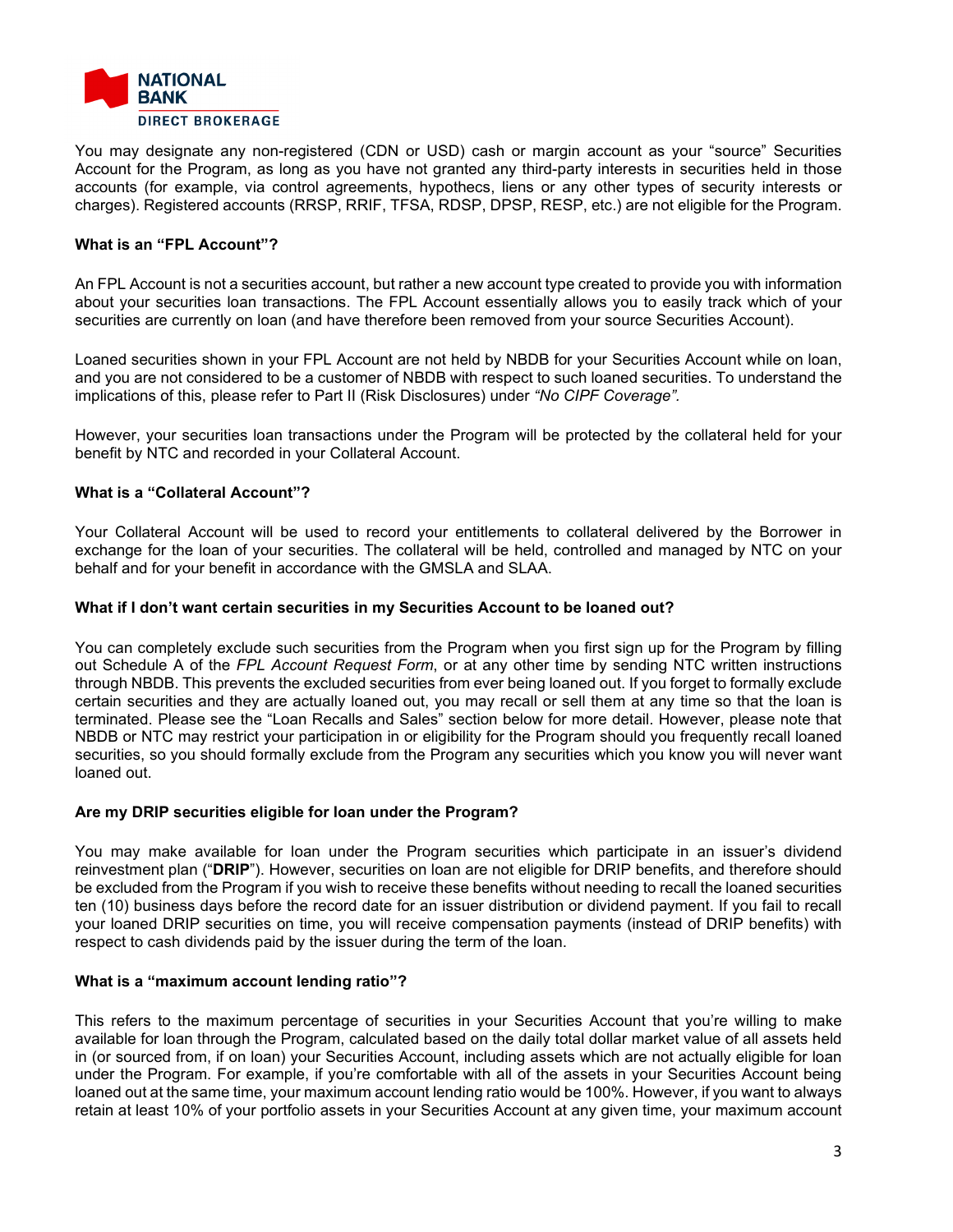

lending ratio would be 90%. If you have other accounts with NBDB, the value of assets in such other accounts will not be considered when calculating your maximum account lending ratio.

Please note that even if you decide to set your maximum account lending ratio at 100%, NTC will ensure that a residual position in any loaned security always remains within your source Securities Account, so that you and/or NBDB continue to receive notifications from the issuer of such securities regarding upcoming proxy votes or corporate events. Please see the "Voting and Dividend Reinvestment Plans" section below for more detail.

# **What are some of the key terms and conditions of the SLAA and GMSLA of which I should be aware?**

- **Securities Available for Loan and Restrictions.** Pursuant to the standing instructions you must provide in your *FPL Account Request Form* directly (and via NBDB on your behalf under the SLAA), you authorize NTC to loan any securities held in your Securities Account, subject to any specific restriction instructions regarding security exclusions or maximum account lending ratios stipulated in your *FPL Account Request*  Form. If allocated for a loan, the loaned securities will be removed from your Securities Account and delivered to the Borrower. Information regarding your loaned securities will be provided through your FPL Account until the loan is recalled or terminated, at which point equivalent securities will be returned to your Securities Account. You may direct NBDB to communicate new restriction instructions to NTC (or revoke previous instructions) at any time regarding securities held in your Securities Account which you wish to make unavailable to the Program.
- **Collateral.** NTC will only accept collateral that satisfies the requirements described in the SLAA and will monitor the market value of the collateral on a daily basis in order to prevent collateral deficiencies. NTC will make collateral calls against the Borrower whenever required to satisfy any temporary shortfalls.
- Lending Fees. Lending fees offered by a securities borrower are typically a function of supply and demand. NTC will only accept loan opportunities and rerates of existing loans on your behalf if the Lending Fees offered by the Borrower correspond to a fair lending fee rate in the context of the market. However, NTC does not guarantee that you will obtain the highest possible lending fee available on the market. The securities lending market is an over-the-counter (OTC) market, and NTC has sole discretion to take into account factors such as prevailing market rates for loans of various sizes and durations, lending fee rates being offered to or accepted by the Borrower or its affiliates for identical securities, utilization rates and demand for the securities. NTC will endeavour in good faith to maximize your overall returns on loan opportunities allocated to you under the Program whenever exercising its discretion, which could in some circumstances mean prioritizing higher utilization rates or loan durations over higher lending fee rates in relation to your loan transaction. You generally have an opportunity to earn higher revenues when the loaned securities are or become "hard-to-borrow" (limited in supply relative to demand), while revenues will generally be lower when this is not the case. The Lending Fees paid by the Borrower may vary over the course of a loan as frequently as daily, since fees may be adjusted depending on market conditions such as the current market value of the loaned securities and current market lending fee rates. You can ask NBDB to recall a securities loan, or withdraw your participation from the Program completely (upon fifteen (15) business days' prior written notice) at any time should you be unhappy with the Lending Fees or net revenues you receive in connection with the loan of your securities under the Program. Lending Fees will be credited to your Securities Account.
- **Agent Fees and NBDB Fees.** In exchange for its services to you as securities lending agent, collateral agent, and securities intermediary for collateral delivered under the Program, NTC will be entitled to receive from you fees (the "**Agent Fees**") corresponding to a fixed percentage (50%) of the Lending Fees paid to you by the Borrower. NTC will share with NBDB a percentage corresponding to 10% of the Lending Fees, paid from its Agent Fees (as compensation for NBDB 's responsibilities and services provided to you under the Program). Please contact NBDB if you would like more details regarding this compensation arrangement. You will also be able to view the specific dollar value of amounts shared by NTC with NBDB in the monthly NTC Client Reports described below; and the dollar amounts of any NBDB Fees will also be included in your annual fees and compensation report. NBDB Fees have no impact on your net revenues earned on any loan of your securities since you will always retain a fixed percentage (50%) of Lending Fees paid by the Borrower. Lending Fees and Agent Fees will accrue daily but will be credited or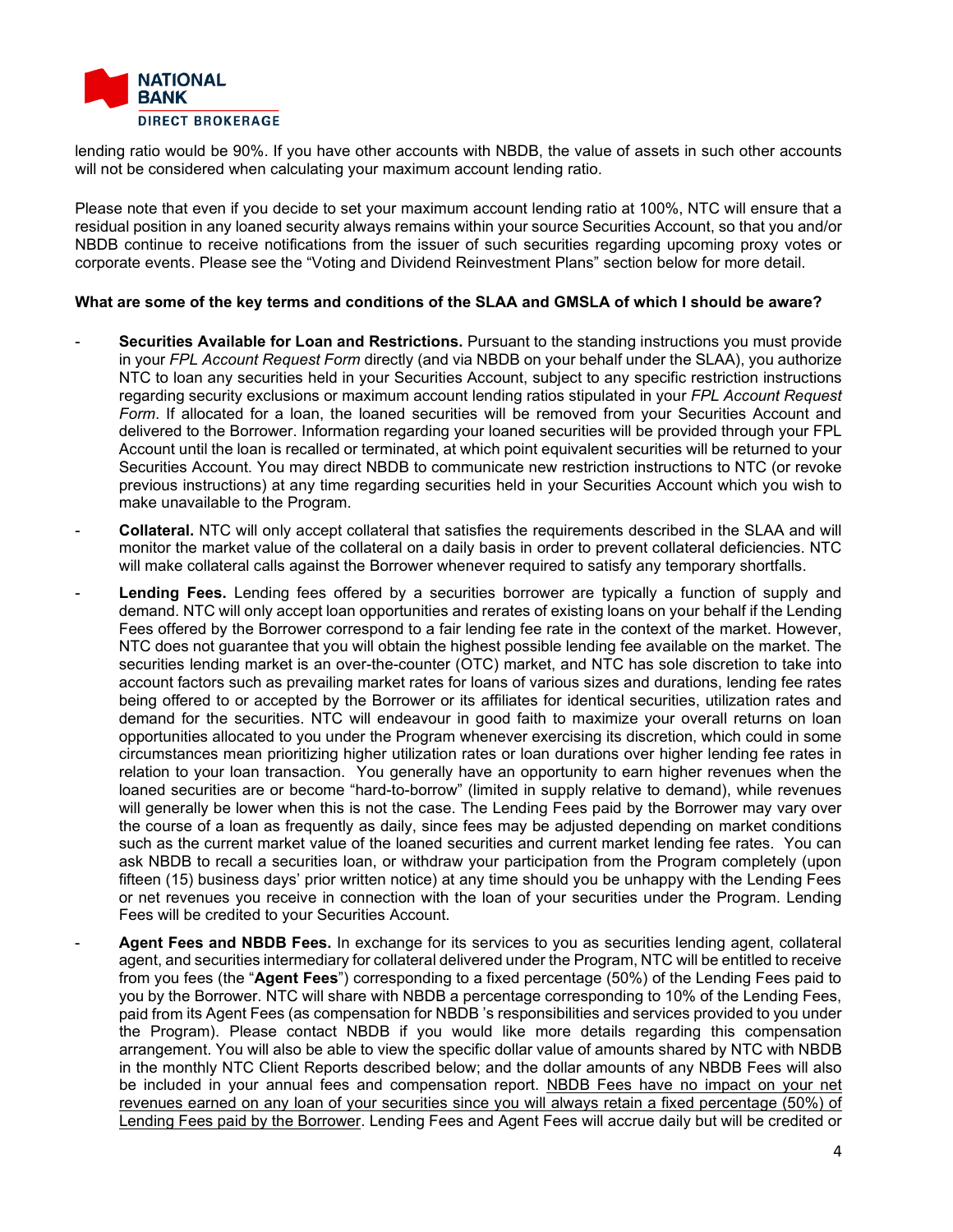

debited (as applicable) from your Securities Account on a monthly basis in arrears, during the following calendar month.

- Account Statements. Information regarding outstanding loans (such as the market value of loaned securities, and any loan initiations, recalls or terminations during that month) will be shown in the FPL Account sections of the account statements you receive for your Securities Account. Information regarding Lending Fees and Agent Fees credited or debited to/from your Securities Account during a month will be provided via your account statement for that month.
- **Confirmations.** The Borrower will issue a confirmation report on any day on which any of the following activities have occurred with respect to your securities: loan initiations, lending fee rerates, loan recalls or loan terminations ("**Confirmations**"). These Confirmations will be delivered to you via NBDB.
- **NTC Client Reports.** NTC will prepare and deliver to NBDB monthly reports ("**NTC Client Reports**") providing information regarding each of your securities loan transactions during that month, including the quantity and market value of securities loaned, lending fee rates applied for each loan (including any rerates), Lending Fees accrued in connection with each loan (with a breakdown of such Lending Fees according to net revenues earned by you, dollar amounts paid by you to NTC as Agent Fees and dollar amounts shared by NTC with NBDB), and the collateral held by NTC for your benefit with respect to such loans. NBDB will share these reports with you.
- **Consent to Electronic Delivery.** Confirmations and NTC Client Reports will be delivered to you electronically via NBDB. In signing the *FPL Account Request Form,* you will have consented to the electronic delivery of these documents even if you have not consented to electronic delivery with respect to your account statements or other communications issued with respect to your source Securities Account.
- **Distributions.** While your securities are on loan, you remain entitled to receive amounts equivalent to any interest, dividends and other distributions of any kind whatsoever received by the Borrower from the issuer of your loaned securities, subject to any applicable tax withholding or deductions. It is your sole responsibility to seek independent tax or legal advice as to the tax impacts of any amounts or securities received from the Borrower.
- **Voting and Dividend Reinvestment Plans.** While your securities are on loan, you will not be entitled to vote on such securities or participate in dividend reinvestment plans (each, a "**DRIP**") offered by the issuer of such securities. However, while your securities are on loan, you and/or NBD will continue to receive the same notifications previously received regarding proxy votes and corporate events relating to such securities. You may ask NBDB to recall loaned securities on your behalf for the purposes of exercising your voting rights by providing NTC with written notice ten (10) business days prior to the applicable record date. Your voting rights can only be exercised once the securities are credited back to your Securities Account. Similarly, NBDB must provide NTC with ten (10) business days' prior notice if you intend to participate in a DRIP with respect to any securities on loan.
- Loan Recalls and Sales. You may sell or recall your loaned securities at any time and for any reason. If you instruct NBDB to sell (or recall) loaned securities, the net sale proceeds (or Equivalent Securities, for recalls) will be credited to your Securities Account by the applicable settlement date. The Borrower alone bears the risks of any operational or administrative delays upon your sale (or recall) of loaned securities and is responsible for covering the costs and expenses of any buy-in executed by the purchaser of your securities. However, for recalls requested for the purposes of voting or DRIPs, the Borrower has until the expiration of the applicable ten (10) business day prior notification period to deliver your Equivalent Securities.
- **NTC's Immediate Recall of Loans.** In the event NTC becomes aware of a potential credit-related "Event" of Default" by the Borrower under the terms of the GMSLA (such as an act of insolvency), NTC will promptly recall all of your outstanding loans. The Borrower will then be obligated to return Equivalent Securities to your Securities Account within the applicable standard settlement cycle. Upon the Borrower's delivery of the Equivalent Securities, NTC shall return the corresponding Collateral to the Borrower.
- **Events of Default.** In the event the Borrower fails to deliver any Equivalent Securities owed to you upon NTC's recall of your loans as described above, NTC may (if it believes it to be in your best interests) elect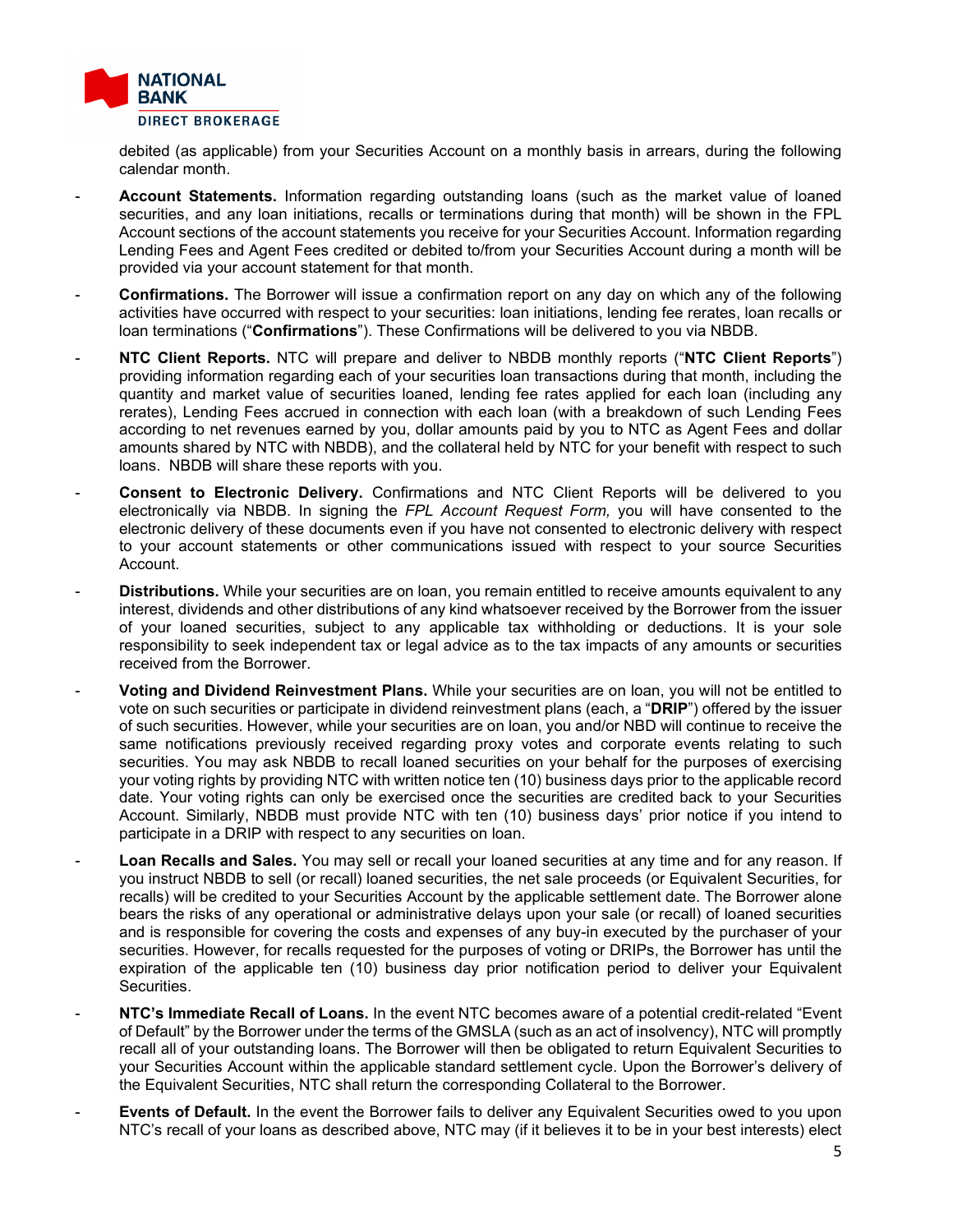

to treat this as an Event of Default by the Borrower. Please see the *"Tax Impacts"* risk disclosure regarding Dispositions for more information on this point. In these circumstances, NTC will liquidate the collateral pursuant to the GMSLA, purchase replacement securities on your behalf, and use these purchase costs to calculate a net balance owed between you and the Borrower. If the Borrower owes you a net balance (for example, if there was a collateral deficiency relative to the aggregate market value of the Equivalent Securities owed by the Borrower and any other amounts owed under the GMSLA), NTC will indemnify you by purchasing additional replacement securities to make you whole. If NTC cannot purchase replacement securities because the market for such securities has become illiquid, you will instead receive the liquidated collateral proceeds and a cash indemnity by NTC for any net balance owed by the Borrower.

- **Borrower's Right to Liquidate Loans upon your Default**. The Borrower shall be entitled to liquidate its securities loans with you if an "Event of Default" (as defined under the GMSLA) occurs with respect to you. An Event of Default includes, but is not limited to, acts of insolvency such as your making of a general assignment for the benefit of your creditors, or your inability or admission in writing of an inability to pay your debts as such debts become due.
- **Conflicts of Interest.** National Bank Financial Inc. (which is both your broker through its NBDB division, as well as the Borrower through its Financial Markets division, "**NBF FM**") is an affiliate of NTC. NTC is responsible for ensuring that any Lending Fees or rerates accepted on your behalf correspond to a fair lending fee rate in the context of the agent lender market. However, NTC may not have access to the markets or borrowers offering the highest rates since NBF FM is the sole borrower as principal under the Program. Moreover, since NBF FM (and any affiliate to which NBF FM relends your securities) has access to other markets in which securities are typically loaned at higher rates than in the agent lender market, it will earn revenues when using securities borrowed from you for their own relending activities, short-selling activities or internal operations. This means that NTC's affiliates, including but not limited to the Borrower, may directly or indirectly profit from the rates negotiated by NTC on your behalf under the Program. NTC manages these potential conflicts of interest in good faith by using its best efforts to maximize your overall returns on loan opportunities that have been allocated to you.
- **Questions or Complaints.** NBDB is responsible for conveying to NTC your instructions regarding your lending activities under the Program. If you have any questions or complaints regarding any of your accounts under the Program and activity therein, they should be directed to NBDB. NBDB will contact NTC on your behalf if necessary.
- Withdrawing from the Program. If you wish to withdraw your participation from the Program you must notify NBDB as soon as possible. NBDB is responsible for conveying your withdrawal request to NTC in writing at least fifteen (15) business days before your intended date of withdrawal. Upon receipt of this notice, NTC will initiate the process of recalling all outstanding loans entered into on your behalf with the Borrower.

# **PART II : RISK DISCLOSURES**

The following are the principal risks inherent to securities lending. NBDB is responsible for understanding and explaining these and any other risks inherent to securities lending, so for more information, please contact an NBDB Representative.

**No CIPF Coverage.** The Canadian Investor Protection Fund (CIPF) does not provide coverage with respect to securities loan transactions. Your loaned securities will not be protected by CIPF since they are not held in or for your Securities Account while on loan, and your FPL Account is neither a "securities account" nor a "customer account" within the meaning of CIPF's coverage policy. Your sole protection with respect to loaned securities will be your entitlements to the collateral held for your benefit by NTC as your agent and securities intermediary under the GMSLA, and NTC's indemnity under the SLAA.

**Exposure to Market Price Changes.** Although legal title to your securities is transferred to the Borrower once loaned, you retain certain economic rights of ownership, such as exposure to changes in the market price of the loaned security. In the long-term, this market exposure is the same as if you had never loaned the securities,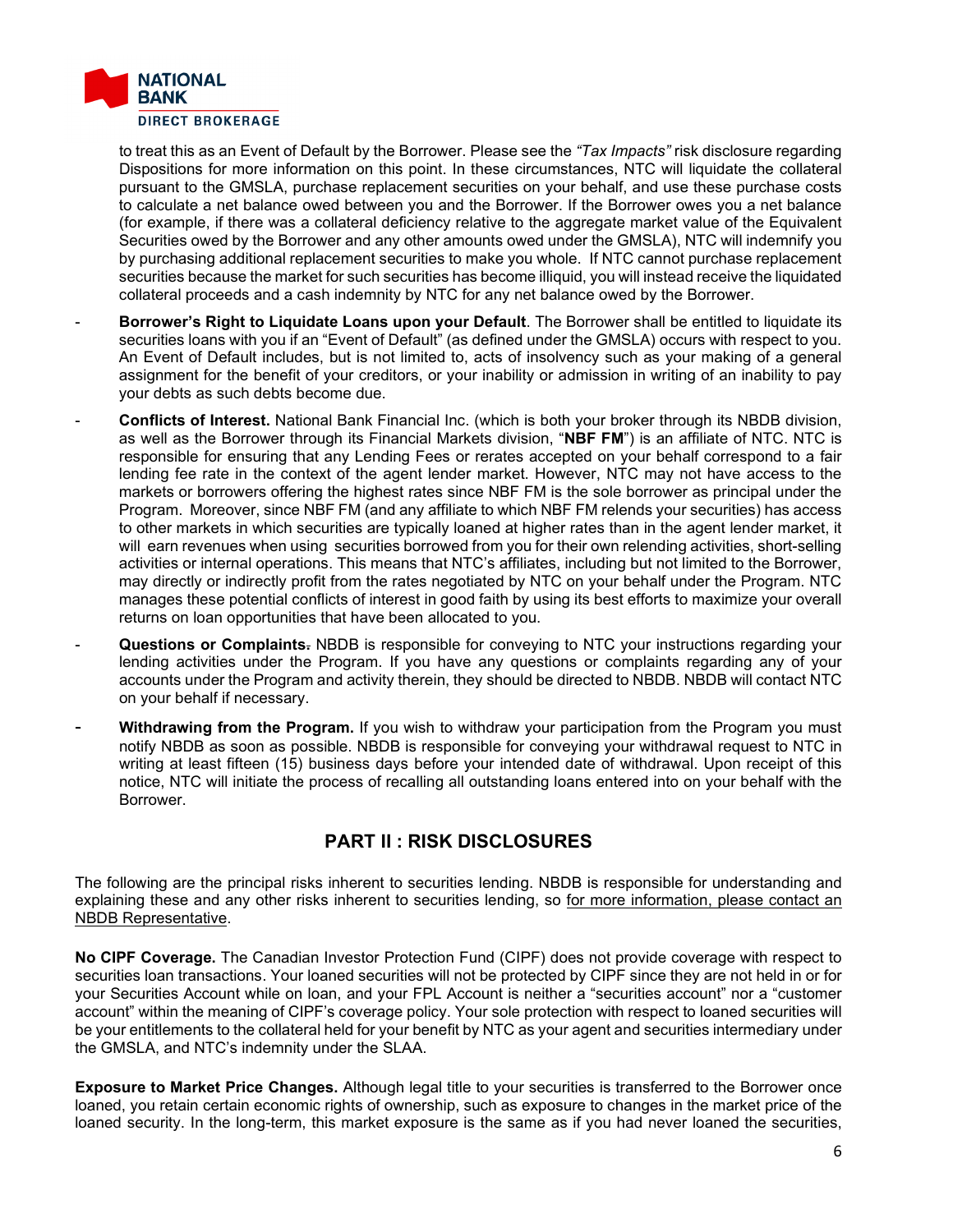

since in either case your long-term equity position is subject to increase or decrease over time. However, in the context of your securities loans, a decrease in the market price of loaned securities entails a corresponding decrease in the amount of collateral held for your benefit with respect to the loan since your collateral entitlements are a function of the loaned securities' current market value. Also, since lending fees are adjusted to the daily market value of securities loaned, market downturns may lead to lower lending revenues than initially anticipated.

**Margin Accounts.** If your Securities Account is a margin account, only excess margin securities that are also fully paid are eligible for loan under the Program. Securities on loan do not count towards the margin requirements applicable to your account. Consequently, if some of your excess margin securities are loaned out and you subsequently initiate a margin loan, you may incur a cash debit balance in your Securities Account. If the debit lasts for more than three (3) business days, all loans involving securities sourced from this account will be terminated since the securities will no longer qualify as fully paid for the purposes of the Program.

**Temporary Collateral Shortfalls**. Due to fluctuations in the market value of loaned securities and operational limitations, there may be occasional temporary (intra-day) collateral shortfalls. However, in the event the aggregate market value of your loaned securities has increased overall during the day, additional collateral will be provided by the Borrower by the end of such day.

**Tax Impacts.** You are responsible for seeking tax advice from your own tax and legal advisors regarding all of the potential tax impacts of your participation in the Program. The following are a few of the issues you should enquire about:

- *Residence, Trusts and Registered Accounts.* You may not participate in the Program if you are a nonresident of Canada for the purposes of the *Income Tax Act (Canada)* (the "**Tax Act**"). Trusts and registered accounts (RRSP, RRIF, TFSA, RDSP, DPSP, RESP, etc.) are also not eligible for participation in the Program.
- *Dispositions*. Your loan of securities to the Borrower (and the Borrower's return of Equivalent Securities upon recall or termination of your loan) should not be treated as a disposition of the loaned securities, and you should be considered to have continued owning such loaned securities for purposes of the Tax Act. Where the Borrower fails to deliver Equivalent Securities, you may be considered to have disposed of the loaned securities for proceeds equal to the fair market value of any other property received. For example, if an Event of Default occurs with respect to the Borrower, you may be considered to have disposed of the loaned securities for proceeds equal to the proceeds from the liquidation of the collateral and any amounts received under the Natcan Indemnity. A deemed disposition could have negative tax implications (for example, you may be treated as having experienced a capital gain).
- *Distributions and Compensation Payments*: Amounts received by you from the Borrower as compensation for taxable dividends on loaned stocks of Canadian issuers should generally be treated as taxable dividends on such stocks for the purposes of the Tax Act, subject to the applicable detailed rules and limitations. Amounts received by you from the Borrower as compensation for distributions on loaned trust units should generally be treated as a distribution from the trust having the same character as if you continued to hold the units of the trust. Amounts received by you from the Borrower as compensation for distributions on other loaned securities should generally be treated as interest for the purposes of the Tax Act. However, where the loaned securities are stocks of foreign issuers (including U.S. issuers), there may be adverse tax consequences to you as compared to if you had not loaned the securities. NBDB may be required to withhold foreign taxes with respect to compensation received from the Borrower for taxable dividends on stocks of foreign issuers. Furthermore, you will likely not be entitled to any foreign tax credit under the Tax Act in respect of either (a) any withholdings made by NBDB, or (b) in respect of any foreign taxes withheld on distributions on the loaned securities (which foreign tax credit which might otherwise have been available to you had you not loaned the securities).
- *Lending Fees*: You will need to include the full amount of Lending Fees paid by the Borrower when computing your income for a taxation year. However, you should be entitled to deduct any Agent Fees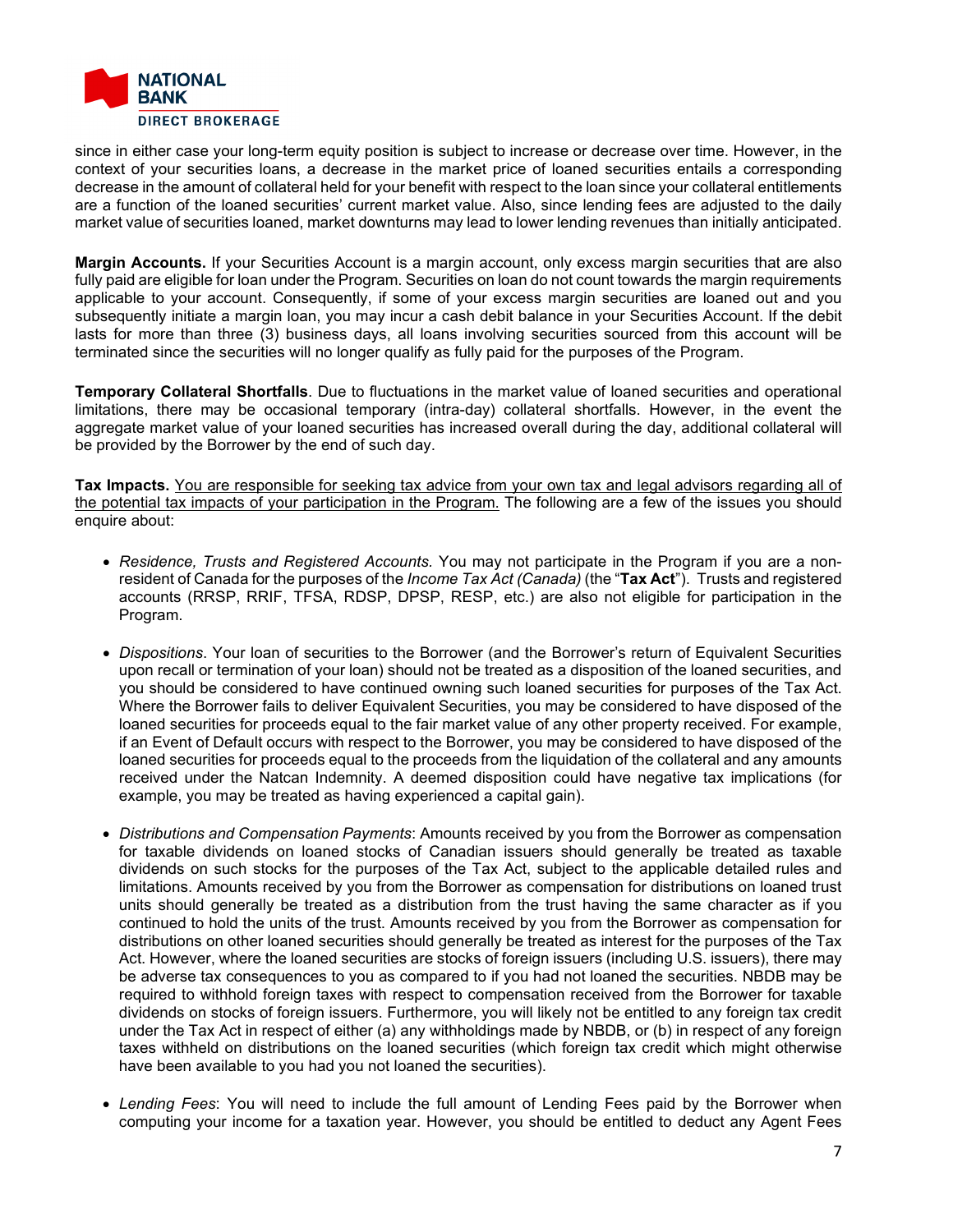

paid by you to NTC (including any amounts NTC shares with NBDB) when computing your income since these constitute fees that are incurred by you to earn income in connection with your securities loans.

**Securities Loans and Short Sales**. It is likely that your loaned securities will be used to facilitate short selling. These activities could put downward pressure on the price of your loaned securities. If you do not want certain of your securities to be used to support short-selling activities, you should exclude them from the Program when filling out your *FPL Account Request Form*, or via written instructions issued through NBDB to NTC at any other time.

**No Guarantee that your Securities will be Loaned**. NTC does not guarantee that the securities in your Securities Account will actually be loaned out. Lending opportunities will vary, and NTC acts as securities lending agent for other lenders who may hold securities identical to yours. NTC makes every effort to be fair and balanced but is not required to put your lending interests above those of other lenders and may choose at its sole discretion if and when to use your securities for any loan opportunities.

**Waiver of Voting Rights**. Although you must waive your voting rights with respect to securities on loan, NBDB may recall loaned securities on your behalf in accordance with the SLAA (at least ten (10) business days' prior to the applicable record date) in order to exercise such voting rights. If you or NBDB elects not to do so, any person to whom the Borrower has loaned your securities may exercise such voting rights as they see fit and may vote in a manner that is contrary to your preferences or interests.